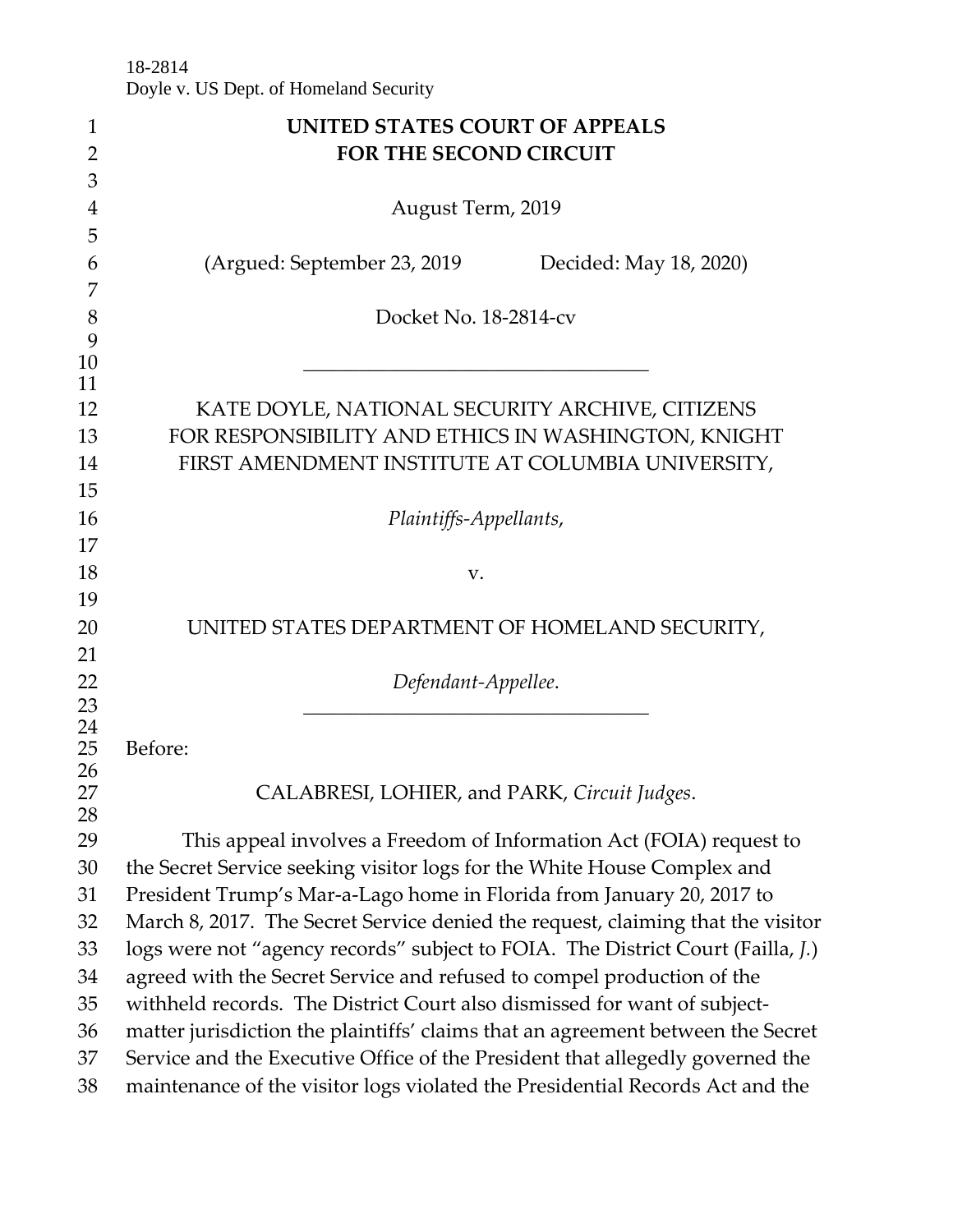| $\mathbf{1}$   | Federal Records Act. We AFFIRM the District Court's judgment and DENY                                          |
|----------------|----------------------------------------------------------------------------------------------------------------|
| 2              | the plaintiffs' request on appeal to amend their complaint.                                                    |
| $\mathfrak{Z}$ |                                                                                                                |
| $\overline{4}$ | ANNE L. WEISMANN, Citizens for Responsibility and                                                              |
| 5              | Ethics in Washington, Washington, D.C. (Conor M.                                                               |
| 6              | Shaw, Citizens for Responsibility and Ethics in                                                                |
| $\overline{7}$ | Washington, Washington, D.C., Alexander Abdo,                                                                  |
| $\,8\,$        | Jameel Jaffer, Knight First Amendment Institute at                                                             |
| 9              | Columbia University, New York, NY, on the brief), for                                                          |
| 10             | Plaintiffs-Appellants Kate Doyle, National Security                                                            |
| 11             | Archive, Citizens for Responsibility and Ethics in                                                             |
| 12             | Washington, Knight First Amendment Institute at                                                                |
| 13             | Columbia University.                                                                                           |
| 14             |                                                                                                                |
| 15             | <b>SARAH S. NORMAND, Assistant United States</b>                                                               |
| 16<br>17       | Attorney (Benjamin H. Torrance, Assistant United                                                               |
| 18             | States Attorney, on the brief), for Geoffrey S. Berman,<br>United States Attorney for the Southern District of |
| 19             | New York, New York, NY, for Defendant-Appellee                                                                 |
| 20             | United States Department of Homeland Security.                                                                 |
| 21             |                                                                                                                |
| 22             | LOHIER, Circuit Judge:                                                                                         |
| 23             | In this appeal we principally consider whether certain visitor logs for                                        |
| 24             | the White House Complex and the President's Mar-a-Lago home in Florida                                         |
| 25             | are "agency records" subject to the Freedom of Information Act (FOIA). The                                     |
| 26             | plaintiffs, all but one of whom are government watchdog groups of one form                                     |
| 27             | or another, filed a request with the Secret Service, a component of the                                        |
| 28             | Department of Homeland Security (DHS), seeking visitor logs from January                                       |
| 29             | 20, 2017 to March 8, 2017. The Secret Service denied the request and withheld                                  |
| 30             | the logs, claiming that they were not agency records under FOIA. The                                           |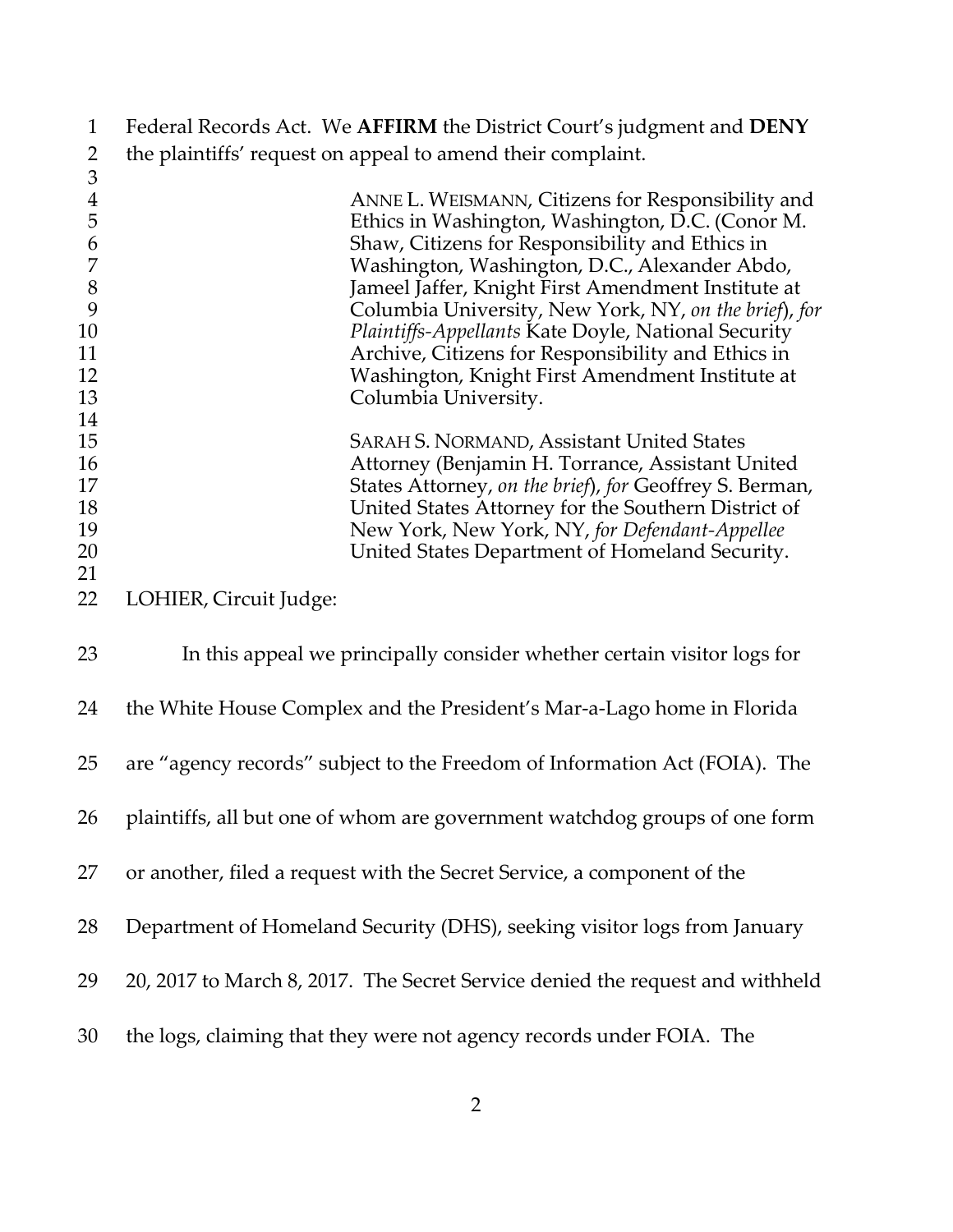| $\mathbf{1}$   | plaintiffs sued in federal court and moved to compel production of the                 |
|----------------|----------------------------------------------------------------------------------------|
| $\overline{2}$ | withheld records, but the United States District Court for the Southern                |
| 3              | District of New York (Failla, <u>I.</u> ) agreed with the Secret Service that the logs |
| 4              | were not agency records and accordingly denied the plaintiffs' motion. The             |
| 5              | District Court also dismissed for lack of subject-matter jurisdiction the              |
| 6              | plaintiffs' separate claims under the Presidential Records Act (PRA) and the           |
| 7              | Federal Records Act (FRA) challenging an agreement between the Secret                  |
| 8              | Service and the Executive Office of the President (EOP) that allegedly                 |
| 9              | governed how the visitor logs were to be maintained.                                   |
| 10             | For the following reasons, we AFFIRM the District Court's judgment                     |
| 11             | and DENY the plaintiffs' request on appeal to amend their complaint.                   |
| 12             | <b>BACKGROUND</b>                                                                      |
| 13             | 1. Facts                                                                               |
| 14             | a. Records of Visitors to the White House Complex                                      |
| 15             | In order to protect the President, the Secret Service monitors and                     |
| 16             | controls access to the White House Complex, see 18 U.S.C. §§ 3056A(a)(1)-(2),          |
| 17             | $3056(a)(1)$ , using two electronic systems. It uses the first system, known as the    |
| 18             | Worker and Visitor Entrance System (WAVES), to vet potential visitors and to           |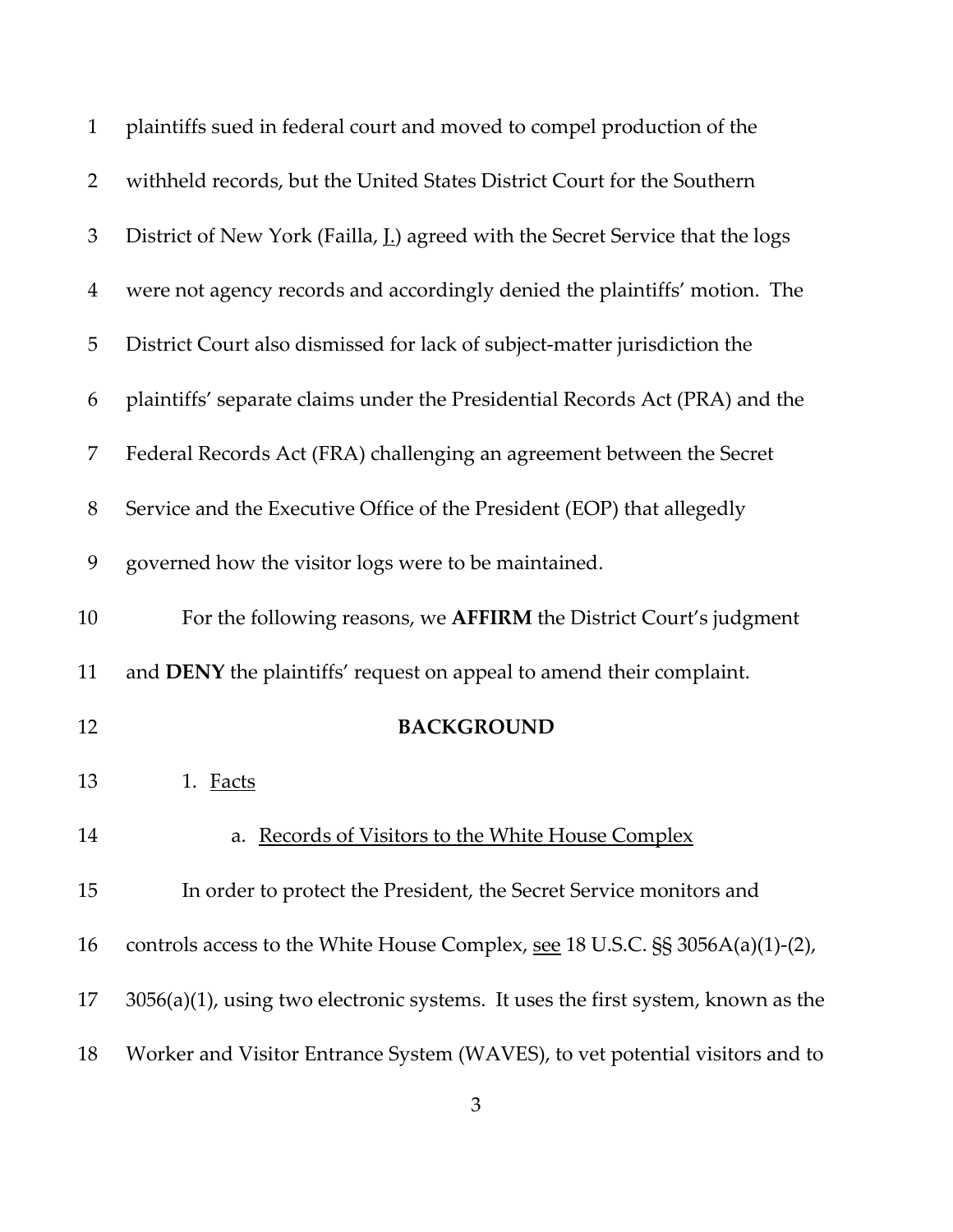determine which portions of the White House Complex they can access. It uses the second system, known as the Executive Facilities Access Control System (EFACS), to control how visitors access the White House Complex once they arrive.

 To operate these systems, the Secret Service needs to know who is visiting the White House Complex and when. So White House Complex employees notify the Secret Service of anticipated visitors and provide the Secret Service with personal information about each prospective visitor so that it can determine whether and under what conditions that visitor should be admitted. This information is stored in WAVES and includes the visitor's name, date of birth, and Social Security number; the date, time, and location of the planned visit; the name of the White House Complex employee who notified the Secret Service of the impending visit; and the name of the person to be visited.

 When a visitor arrives, the Secret Service issues a badge that the visitor is required to swipe to enter and exit the White House Complex's various components. Each swipe generates an Access Control Record (ACR) within EFACS that captures the visitor's name, badge number, the date and time of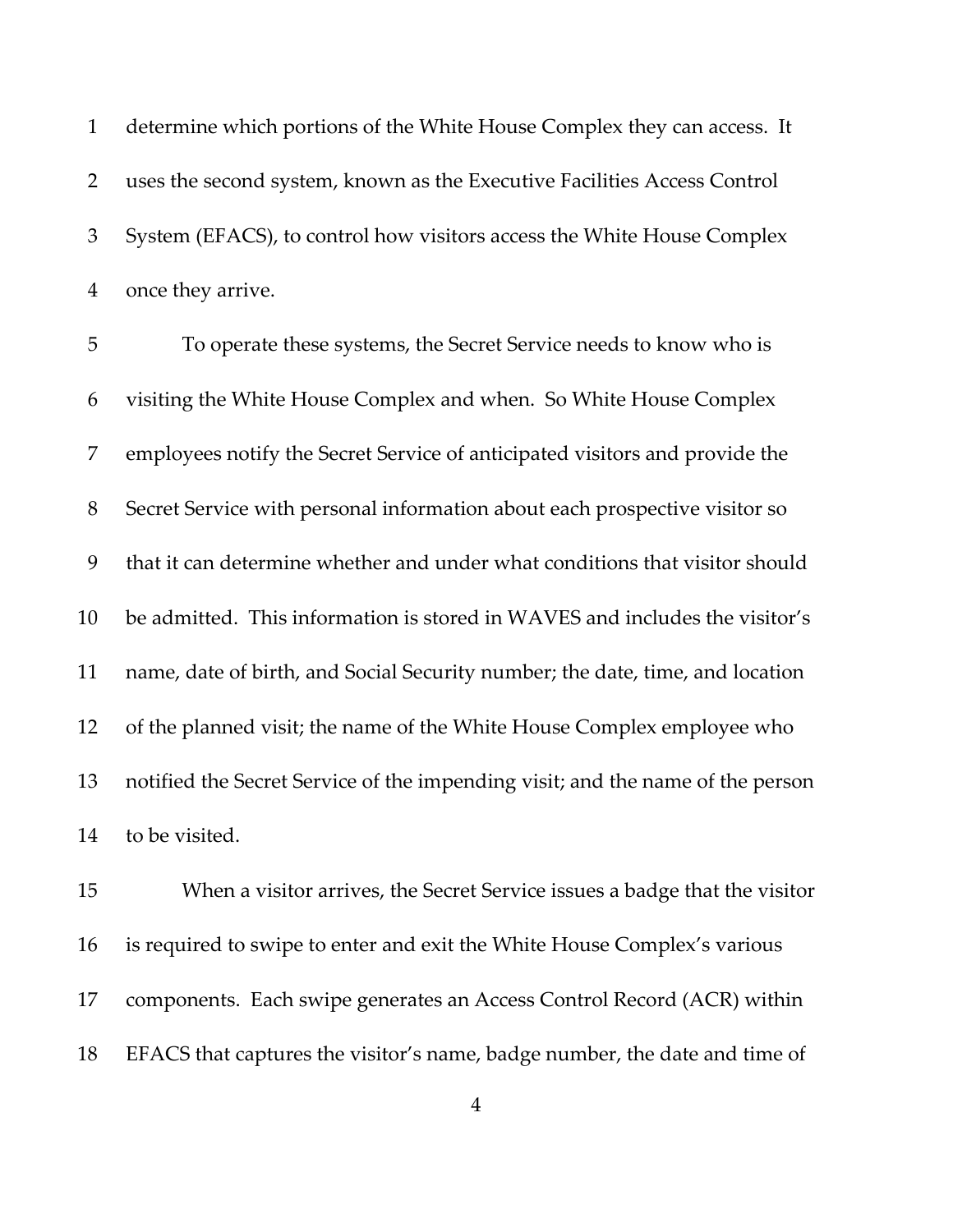| $\mathbf{1}$         | the swipe, and the location at which the badge was swiped. A visitor's ACRs                                                                                                                                                      |
|----------------------|----------------------------------------------------------------------------------------------------------------------------------------------------------------------------------------------------------------------------------|
| $\overline{2}$       | thus show (or should show) the visitor's principal interactions with                                                                                                                                                             |
| 3                    | components of the White House Complex.                                                                                                                                                                                           |
| $\overline{4}$       | The Secret Service claims only a temporary interest in the ACR and                                                                                                                                                               |
| 5                    | WAVES records. Instead of retaining them, it routinely transfers the records                                                                                                                                                     |
| 6                    | of completed visits to the White House Office of Records Management. In                                                                                                                                                          |
| 7                    | 2015 the Secret Service and the White House sought to clarify their respective                                                                                                                                                   |
| 8                    | roles with respect to these records and to establish a framework for                                                                                                                                                             |
| 9                    | implementing policies and procedures governing both the WAVES and                                                                                                                                                                |
| 10                   | EFACS systems as well as the records within those systems. That year, the                                                                                                                                                        |
| 11                   | Secret Service and a component of the White House therefore executed a                                                                                                                                                           |
| 12                   | Memorandum of Understanding (2015 MOU), which stated in relevant part                                                                                                                                                            |
| 13                   | that:                                                                                                                                                                                                                            |
| 14<br>15<br>16<br>17 | All records created, stored, used, or transmitted by, on, or<br>through the unclassified information systems and<br>information resources provided to the President, Vice<br>President, and EOP shall remain under the exclusive |
| 18                   | ownership, control, and custody of the President, Vice                                                                                                                                                                           |
| 19                   | President, or originating EOP component. Such records                                                                                                                                                                            |
| 20                   | are hereinafter referred to as "EOP records."                                                                                                                                                                                    |
| 21                   |                                                                                                                                                                                                                                  |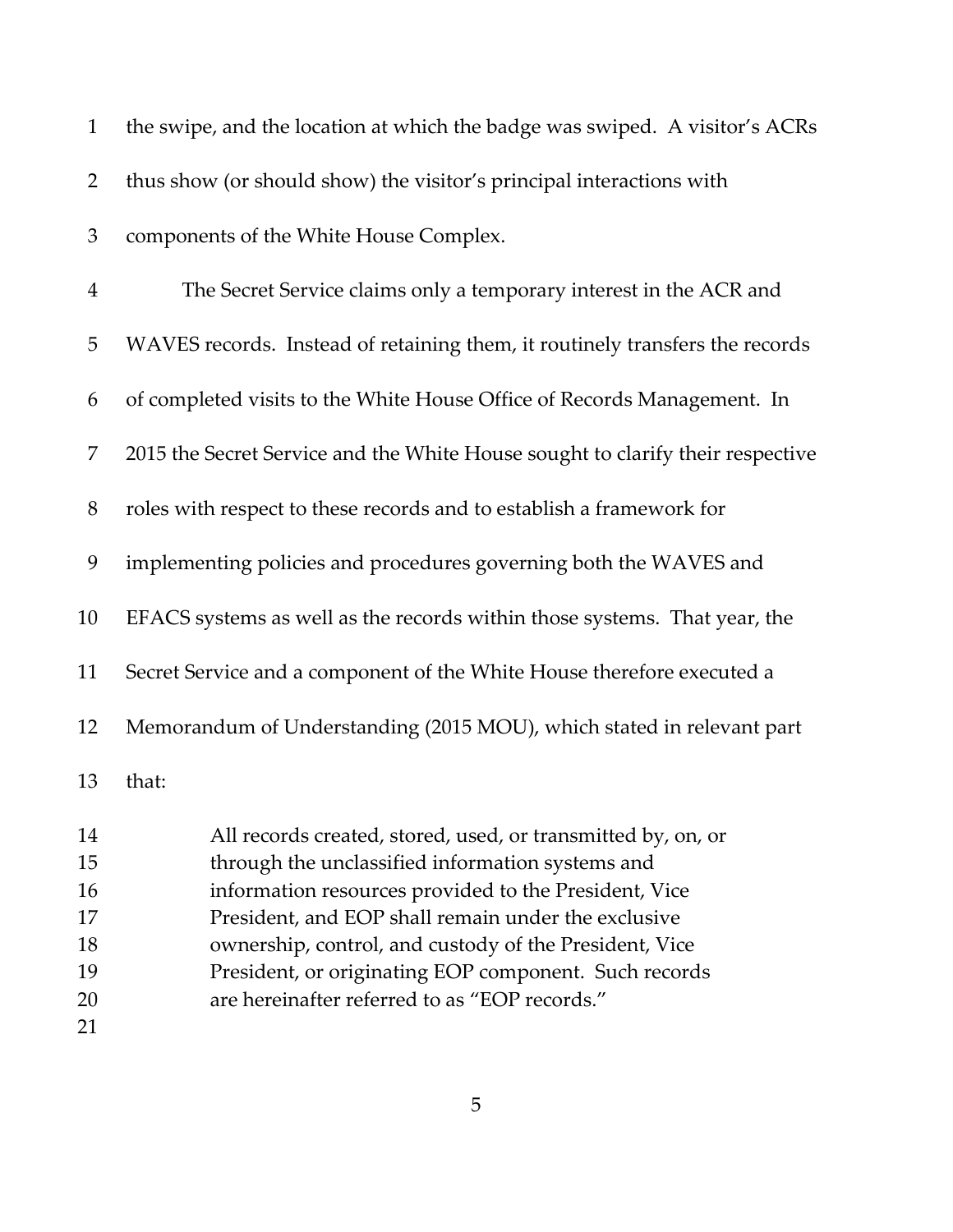| $\mathbf{1}$   | Joint App'x 96. Although the parties contest how to interpret the 2015 MOU,               |
|----------------|-------------------------------------------------------------------------------------------|
| $\overline{2}$ | all agree that it purports to vest control of ACR and WAVES records in the                |
| 3              | President and away from the Secret Service, leaving the Secret Service merely             |
| $\overline{4}$ | to manage and operate the WAVES and EFACS systems.                                        |
| 5              | b. Documents Related to Mar-a-Lago                                                        |
| 6              | The Secret Service had no comparable systems in place to screen or                        |
| 7              | monitor presidential visitors to the President's Mar-a-Lago or Trump Tower                |
| 8              | homes. Nevertheless, in searching for records responsive to the plaintiffs'               |
| 9              | FOIA requests, the Secret Service managed to locate three categories of                   |
| 10             | responsive documents related to Mar-a-Lago: <sup>1</sup> first, copies of the President's |
| 11             | schedules for certain days; second, emails between Secret Service members                 |

<span id="page-5-0"></span><sup>&</sup>lt;sup>1</sup> Both parties agree that there are no records responsive to the FOIA requests regarding Trump Tower because the President did not visit Trump Tower during the relevant time period.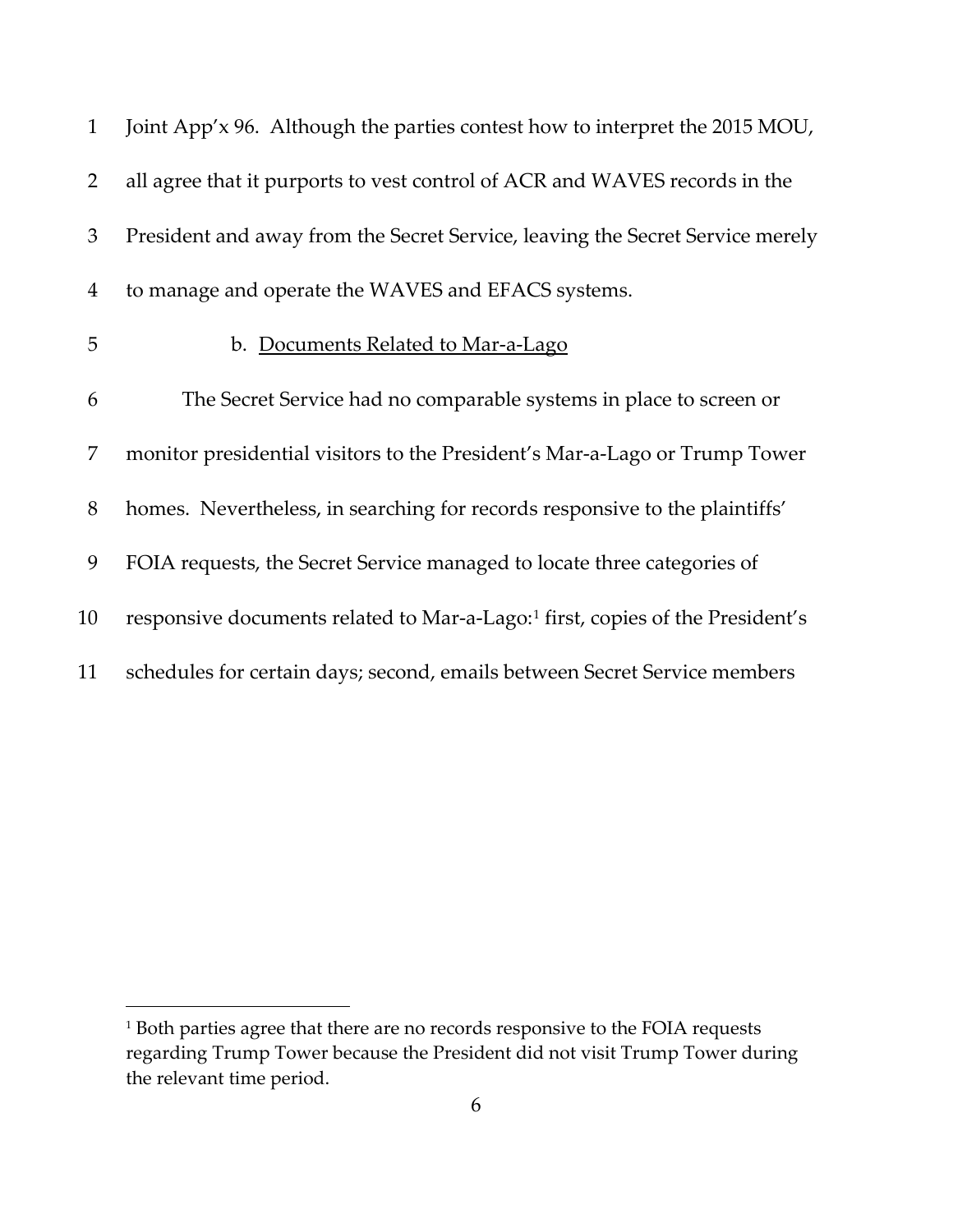| $\mathbf{1}$   | containing those schedules; and third, emails from the White House about      |
|----------------|-------------------------------------------------------------------------------|
| $\overline{2}$ | expected visitors to Mar-a-Lago.                                              |
| 3              | c. The FOIA requests                                                          |
| $\overline{4}$ | On January 23, 2017, prior to the commencement of this case, one of the       |
| 5              | plaintiffs, Kate Doyle, sent to the Secret Service a FOIA request seeking all |
| 6              | ACR and WAVES records created between January 20 to January 22, 2017.         |
| 7              | After a month passed without response, Doyle sent an administrative appeal    |
| 8              | of her request to the Secret Service. A few weeks later, on March 10, the     |
| 9              | plaintiffs collectively sent to the Secret Service a FOIA request seeking all |
| 10             | ACR and WAVES records from January 20, 2017 until March 8, 2017, and all      |
| 11             | records of presidential visitors at Mar-a-Lago and Trump Tower in New York    |
| 12             | over the same time period. The Secret Service again failed to respond within  |
| 13             | the timeframe set forth in FOIA.                                              |
| 14             | 2. Procedural History                                                         |
| 15             | The plaintiffs filed this lawsuit in April 2017. They alleged that DHS (in    |
| 16             | effect, the Secret Service) unlawfully withheld the requested visitor logs in |
| 17             | violation of FOIA, 5 U.S.C. § 552, and that the agency's failure to treat ACR |
|                |                                                                               |

and WAVES records as subject to FOIA violated both the FRA, 44 U.S.C.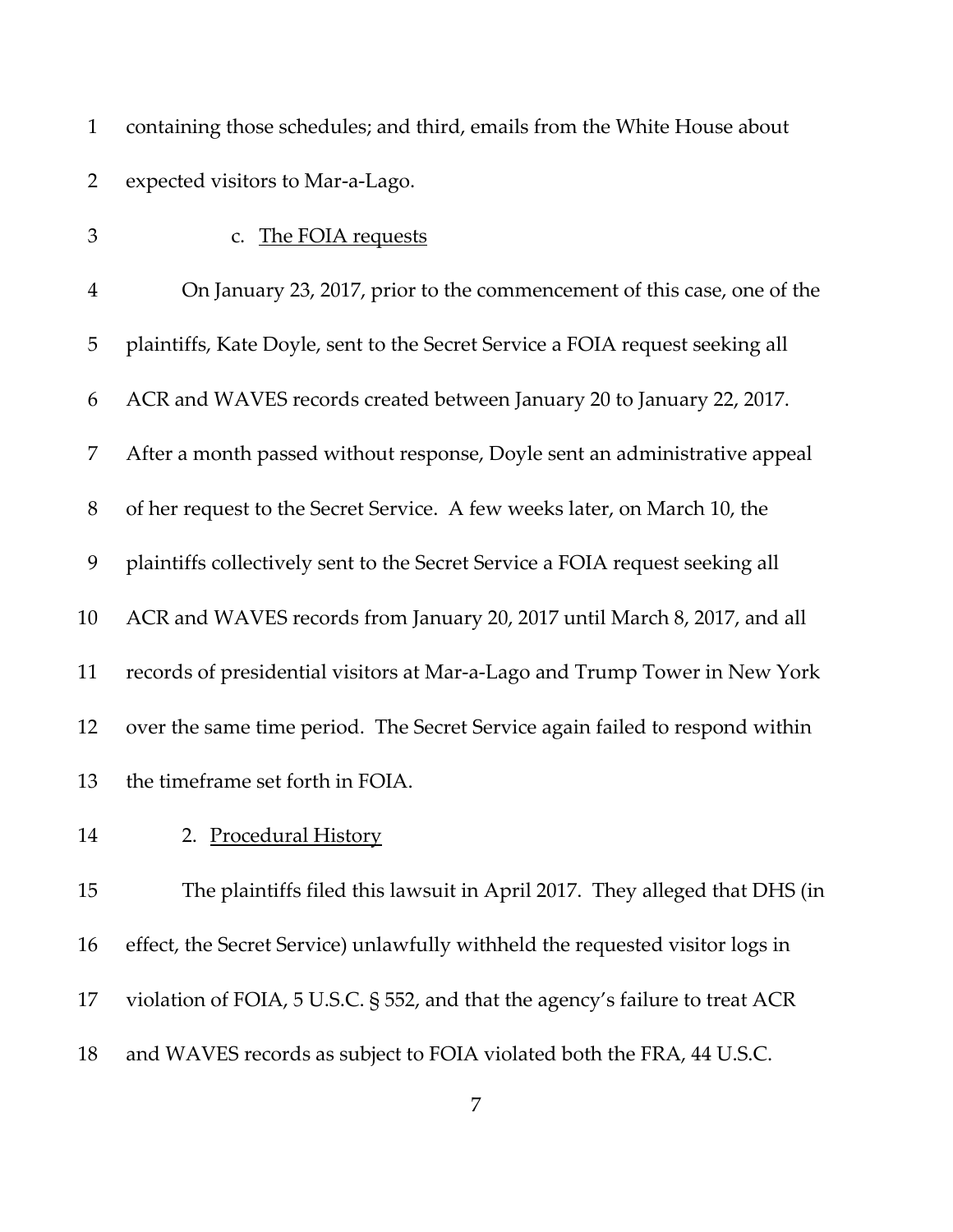1 §§ 2101, et seq., 3101, et seq., 3301, et seq., and the PRA, 44 U.S.C. § 2201 et seq.

| 3              | DHS filed a Rule 56 motion for summary judgment on the plaintiffs'                 |
|----------------|------------------------------------------------------------------------------------|
| $\overline{4}$ | FOIA claims and a Rule 12(b) motion to dismiss the PRA and FRA claims for          |
| 5              | lack of subject-matter jurisdiction or, in the alternative, for failure to state a |
| 6              | claim. The District Court granted in part and denied in part the motion for        |
| 7              | summary judgment and granted the motion to dismiss in its entirety. It             |
| 8              | concluded, as relevant here, that the visitor logs for Mar-a-Lago and the          |
| 9              | presidential components of the White House Complex were not "agency                |
| 10             | records" subject to disclosure under FOIA and that it lacked subject-matter        |
| 11             | jurisdiction over the FRA and PRA claims.                                          |
| 12             | This appeal followed.                                                              |
| 13             | <b>DISCUSSION</b>                                                                  |
| 14             | During the litigation DHS disclosed the requested visitor logs for the             |
| 15             | agency components of the White House Complex, but it refused to do so for          |
| 16             | the White House Complex's presidential components. See Main St. Legal              |
| 17             | Servs., Inc. v. Nat'l Sec. Council, 811 F.3d 542, 547 (2d Cir. 2016)               |
| 18             | (distinguishing agency components, which possess "substantial independent          |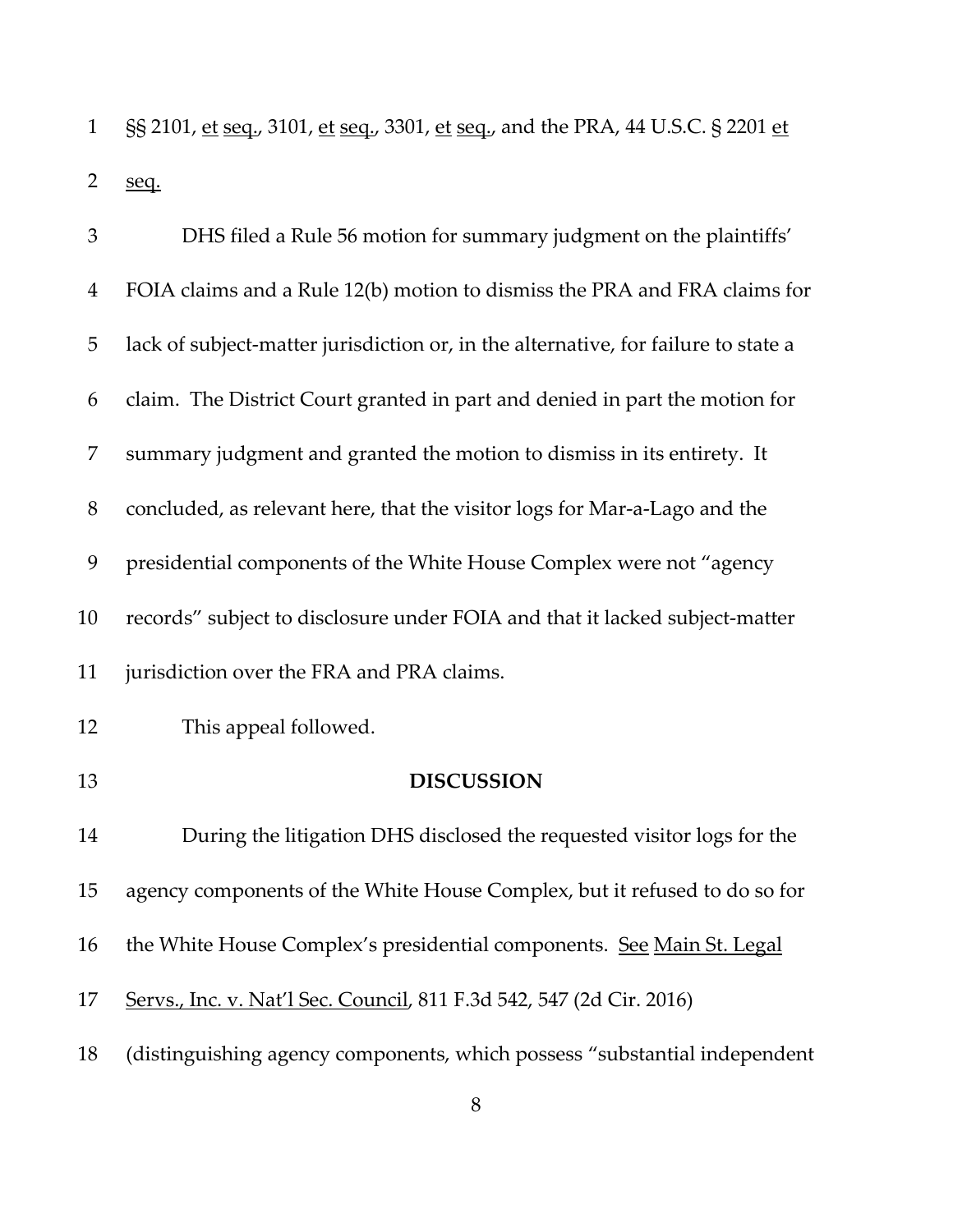| $\mathbf{1}$   | authority" from the President and "exercise specific functions" beyond          |
|----------------|---------------------------------------------------------------------------------|
| $\overline{2}$ | "advis[ing] and assist[ing] the President," from presidential components,       |
| 3              | which "sole[ly] advise and assist the President" (quotation marks               |
| $\overline{4}$ | omitted)). What remains at issue on appeal, therefore, are only the ACR and     |
| 5              | WAVES records for presidential components and the presidential schedule         |
| 6              | documents for Mar-a-Lago discussed above.                                       |
| 7              | As to these materials, the plaintiffs press two main arguments on               |
| $8\,$          | appeal. First, relying on United States Department of Justice v. Tax Analysts,  |
| 9              | 492 U.S. 136 (1989), they contend that the visitor logs were agency records and |
| 10             | that the District Court's determination to the contrary was wrong. Second,      |
| 11             | citing cases from the D.C. Circuit, they urge us to vacate the District Court's |
| 12             | dismissal of their PRA and FRA claims. See Armstrong v. Bush, 924 F.2d 282      |
| 13             | (D.C. Cir. 1991) (Armstrong I); Armstrong v. Exec. Office of the President, 1   |
| 14             | F.3d 1274 (D.C. Cir. 1993) (Armstrong II). We address each of these             |
| 15             | arguments in turn.                                                              |
| 16             | 1. Agency Records                                                               |
| 17             | We review the District Court's grant of summary judgment as to the              |
| 18             | FOIA claims de novo, drawing all factual inferences in favor of the plaintiffs, |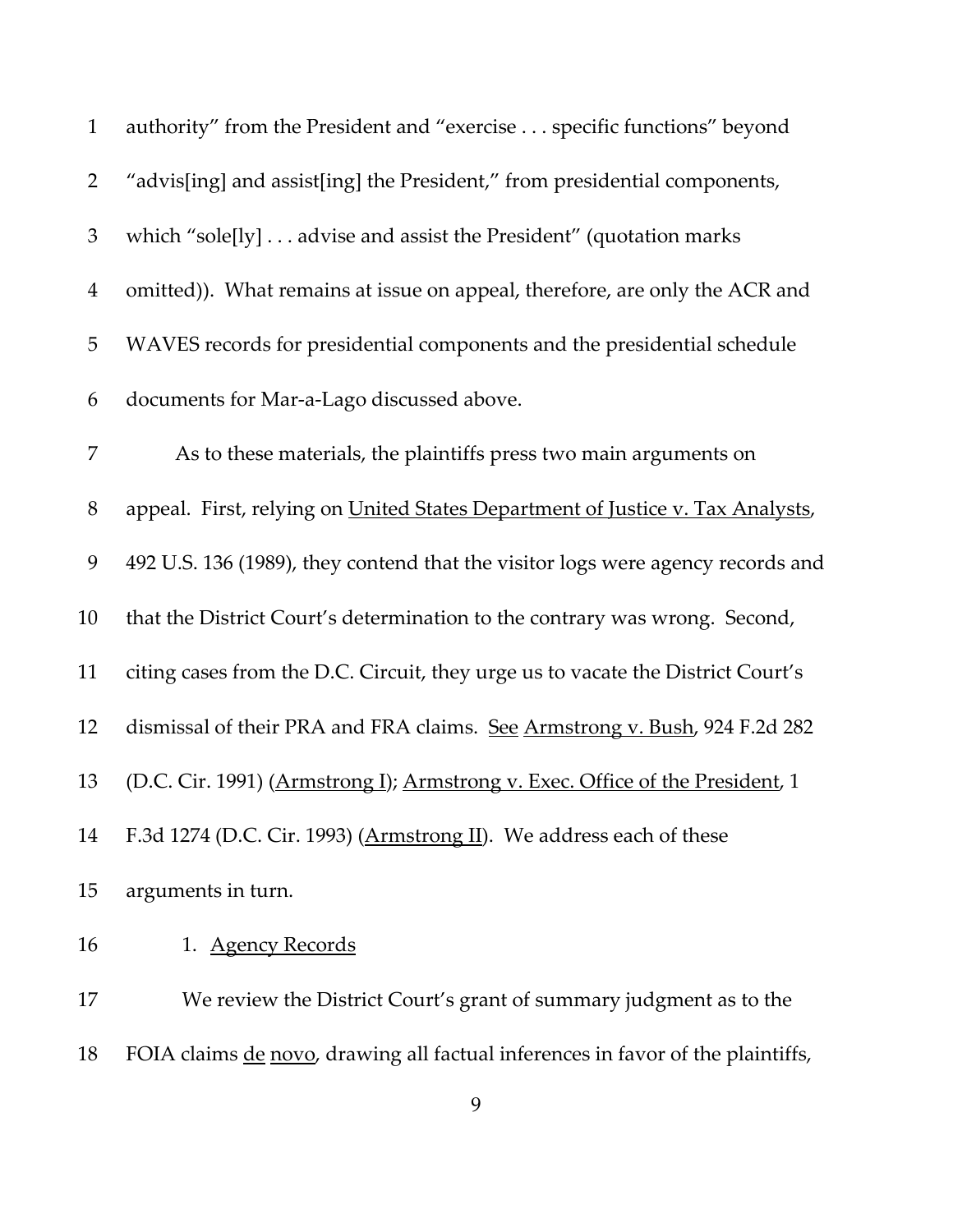| $\mathbf{1}$   | the non-moving parties. See Paneccasio v. Unisource Worldwide, Inc., 532           |
|----------------|------------------------------------------------------------------------------------|
| $\overline{2}$ | F.3d 101, 107 (2d Cir. 2008). Summary judgment "is proper only when there          |
| 3              | is no genuine dispute as to any material fact and the movant is entitled to        |
| $\overline{4}$ | judgment as a matter of law." B.C. v. Mount Vernon Sch. Dist., 837 F.3d 152,       |
| 5              | 158 (2d Cir. 2016) (quotation marks omitted).                                      |
| 6              | a. FOIA and Tax Analysts                                                           |
| 7              | Subject to certain statutory exemptions, FOIA requires federal agencies            |
| $8\,$          | to make agency records available to the public upon request. See 5 U.S.C.          |
| 9              | $\S$ 552(a)(3)(A), (b)(1)–(9). To that end, FOIA grants federal district courts    |
| 10             | "jurisdiction to enjoin [an] agency from withholding agency records and to         |
| 11             | order the production of any agency records improperly withheld." Id.               |
| 12             | $\S$ 552(a)(4)(B). Although the term "agency record" is "defined neither in the    |
| 13             | Act nor in its legislative history," Tax Analysts, 492 U.S. at 142; see Forsham v. |
| 14             | Harris, 445 U.S. 169, 178 (1980), the Supreme Court has explained that             |
| 15             | documents may qualify as "agency records" if they (1) are created or obtained      |
| 16             | by an agency, and (2) "have come into the agency's possession in the               |
| 17             | legitimate conduct of its official duties," Tax Analysts, 492 U.S. at 144-45.      |
| 18             | When there is a dispute about what qualifies as an agency record, "[t] he          |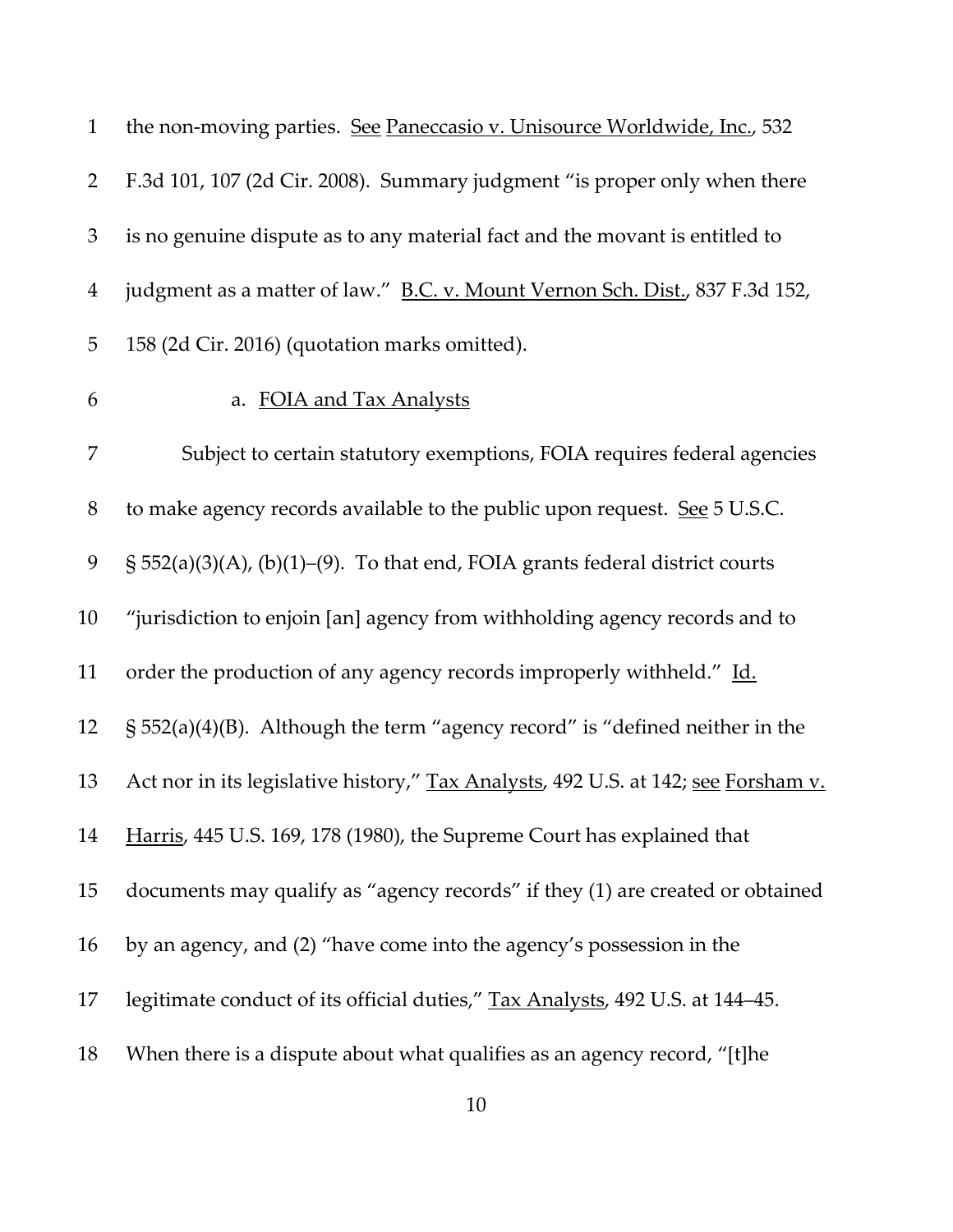burden is on the agency to demonstrate, not the requester to disprove, that 2 the materials sought are not agency records."  $\underline{\text{Id.}}$  at 142 n.3 (quotation marks omitted).

| $\overline{4}$ | On appeal, the plaintiffs insist that the two-part test in <b>Tax Analysts</b>         |
|----------------|----------------------------------------------------------------------------------------|
| 5              | easily resolves this case because neither party disputes that the Secret Service       |
| 6              | obtained the visitor logs in furtherance of its duty to protect the President.         |
| 7              | Because both prongs of Tax Analysts are satisfied, the plaintiffs assert, the          |
| $8\,$          | visitor logs necessarily qualify as agency records under FOIA.                         |
| 9              | Tax Analysts does not resolve this appeal. That case concerned a non-                  |
| 10             | profit magazine company seeking disclosure of publicly available district              |
| 11             | court tax opinions that had been aggregated by the Department of Justice's             |
| 12             | Tax Division. <i>Id.</i> at 138-40. This case, by contrast, concerns the disclosure of |
| 13             | virtually every visitor that the President received over a seven-week period at        |
| 14             | home and at work. Why does that matter? Because, the Supreme Court tells               |
| 15             | us, "special considerations control when the Executive Branch's interests in           |
| 16             | maintaining the autonomy of its office and safeguarding the confidentiality of         |
| 17             | its communications are implicated." Cheney v. U.S. Dist. Court for D.C., 542           |
| 18             | U.S. 367, 385 (2004). Tax Analysts does not suggest that those considerations          |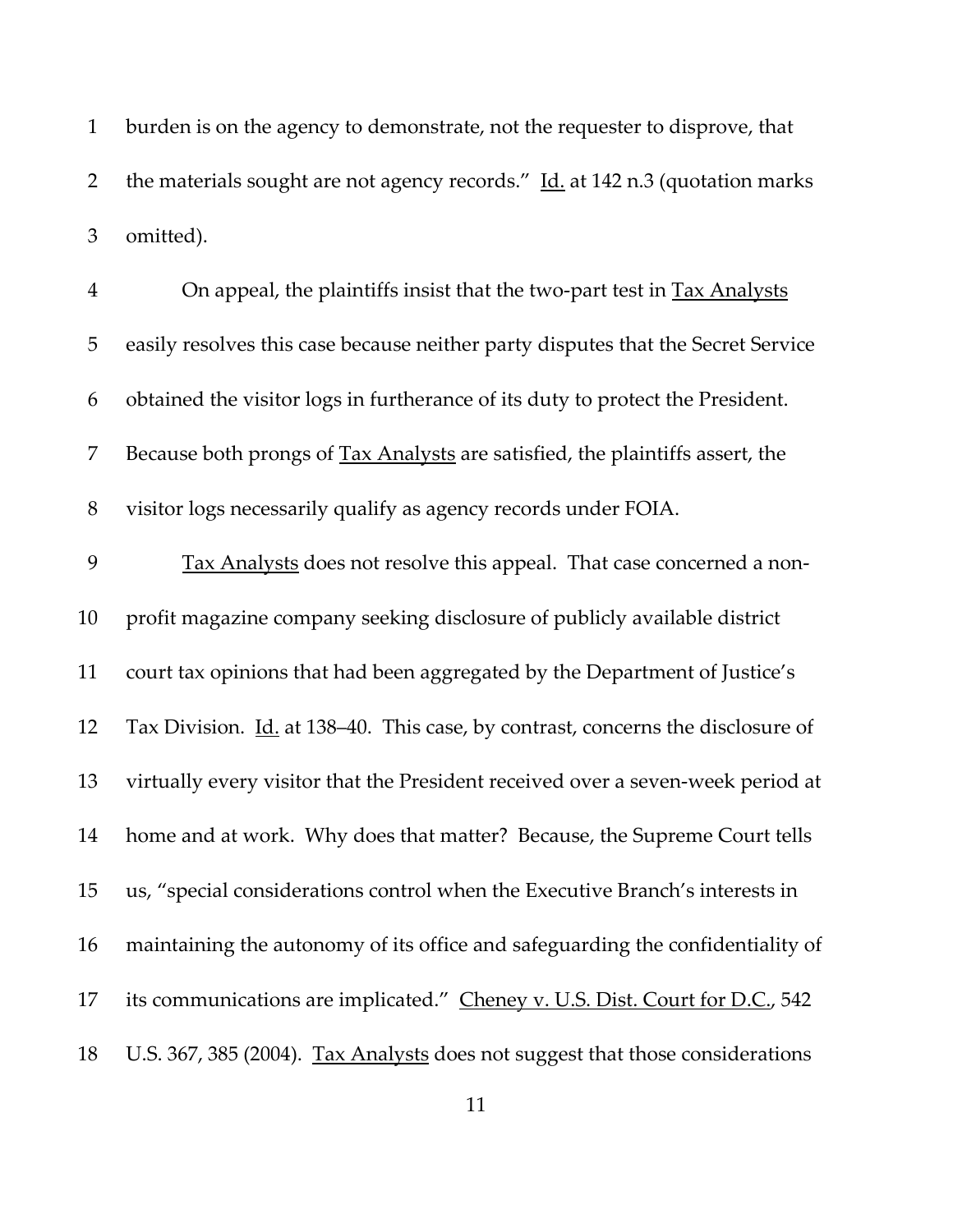| 1 disappear when we interpret FOIA. To the contrary, as we explain below, |
|---------------------------------------------------------------------------|
| 2 they clearly exist in this case.                                        |

| 3                | b. Constitutional Avoidance                                                                         |
|------------------|-----------------------------------------------------------------------------------------------------|
| $\boldsymbol{4}$ | At stake here is the President's "constitutional prerogative of                                     |
| 5                | maintaining secrecy" as it relates to the confidentiality of his conversations                      |
| 6                | and correspondence. Judicial Watch, Inc. v. U.S. Secret Serv., 726 F.3d 208,                        |
| 7                | 224 (D.C. Cir. 2013) (quotation marks omitted). Though certainly not without                        |
| 8                | limits, that prerogative serves under the circumstances of this case to ensure                      |
| 9                | that the President receives frank and honest advice. See id. at 226. The                            |
| 10               | plaintiffs' interpretation of FOIA threatens this prerogative. Compelled                            |
| 11               | disclosure of the visitor logs would affect a President's ability to receive                        |
| 12               | unfettered, candid counsel from outside advisors and leaders, both domestic                         |
| 13               | and foreign, who were aware that their visits to the White House would be                           |
| 14               | subject to public disclosure. Judge Garland aptly captured these significant                        |
| 15               | concerns in Judicial Watch:                                                                         |
| 16<br>17         | Construing the term "agency records" to extend to<br>White House visitor logs-regardless of whether |
| 18               | they are in the possession of the White House or the                                                |
| 19               | Secret Service-could substantially affect the                                                       |
|                  |                                                                                                     |

President's ability to meet confidentially with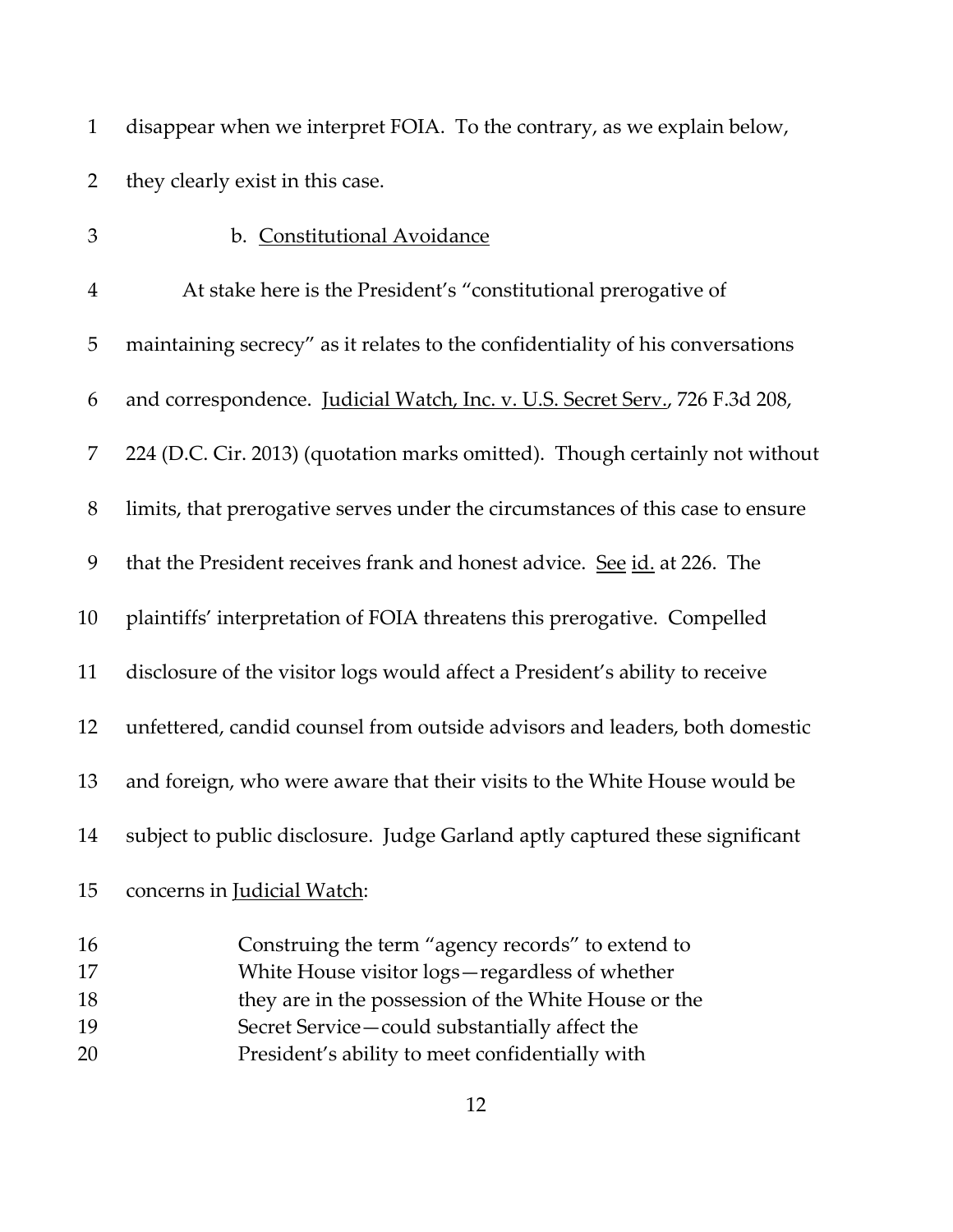|               | foreign leaders, agency officials, or members of the |
|---------------|------------------------------------------------------|
| $\mathcal{P}$ | public. And that could render FOIA a potentially     |
| 3             | serious congressional intrusion into the conduct of  |
| 4             | the President's daily operations.                    |

Id.

| 6     | Like the D.C. Circuit in <i>Judicial Watch</i> , we think that the plaintiffs'   |
|-------|----------------------------------------------------------------------------------|
| 7     | view of FOIA raises a difficult constitutional question: whether Congress can,   |
| $8\,$ | consistent with the separation of powers, require the President "to surrender    |
| 9     | [his] constitutional prerogative of maintaining secrecy regarding his choice of  |
| 10    | visitors (and therefore of outside advisors)." Id. at 224 (quotation marks       |
| 11    | omitted). We are bound to avoid deciding the constitutional question if the      |
| 12    | ambiguous statutory text to be interpreted—"agency records"—"fairly admits       |
| 13    | of a less problematic construction." Pub. Citizen v. U.S. Dep't of Justice, 491  |
| 14    | U.S. 440, 455 (1989); see Clark v. Martinez, 543 U.S. 371, 381 (2005) (the canon |
| 15    | of constitutional avoidance "is a tool for choosing between competing            |
| 16    | plausible interpretations of a statutory text, resting on the reasonable         |
| 17    | presumption that Congress did not intend the alternative which raises serious    |
| 18    | constitutional doubts"). Although the plaintiffs urge us to conclude             |
| 19    | otherwise, we are not persuaded that the term "agency record" plainly            |
| 20    | applies to the visitor logs in this case. We have explained that agency          |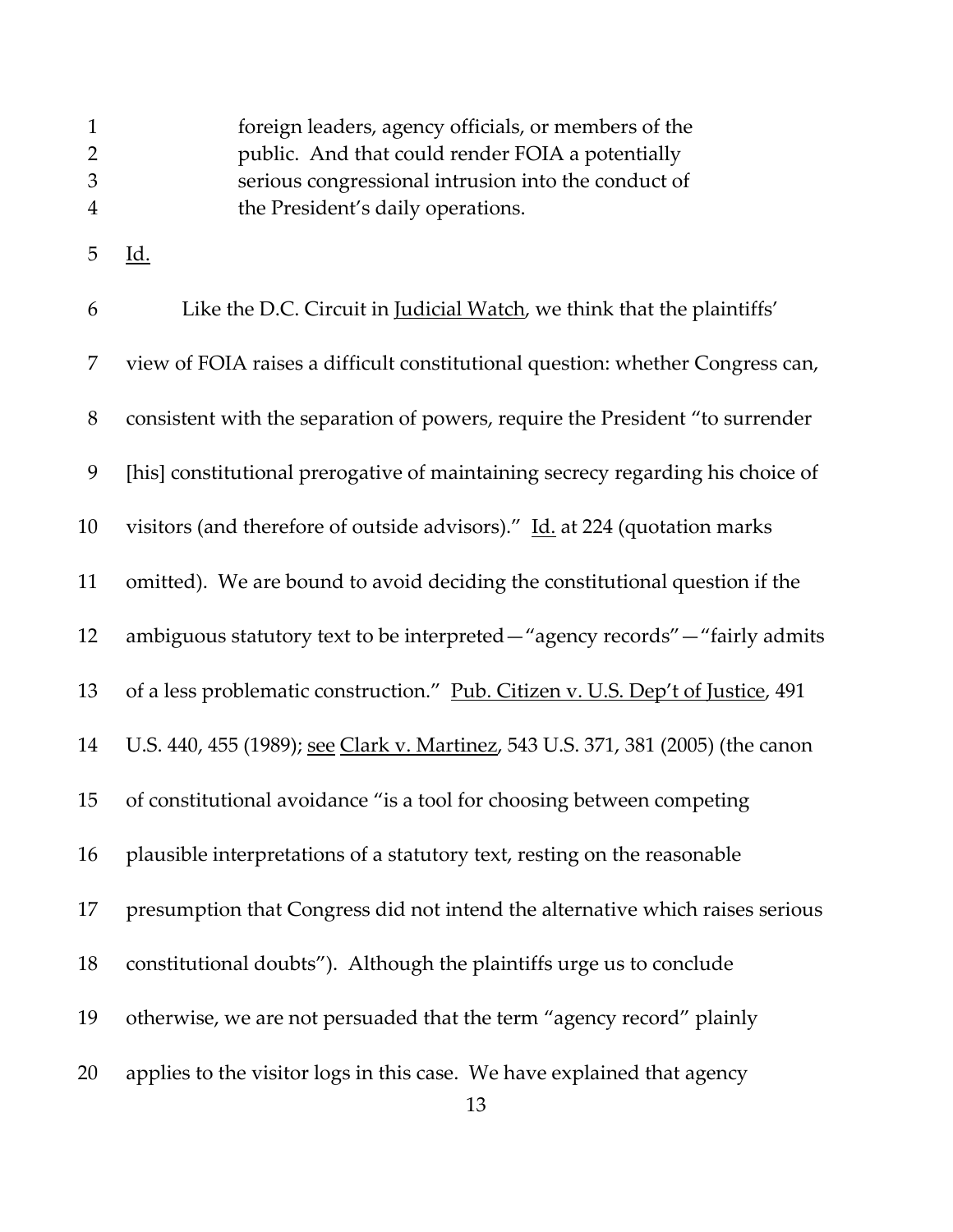| $\mathbf{1}$   | "control" is key to determining whether materials qualify as "agency records"    |
|----------------|----------------------------------------------------------------------------------|
| $\overline{2}$ | under FOIA. See Grand Cent. P'ship, Inc. v Cuomo, 166 F.3d 473, 479 (2d Cir.     |
| $\mathfrak{Z}$ | 1999). We note that the D.C. Circuit in <i>Judicial Watch</i> found that its own |
| $\overline{4}$ | control test yielded an "indeterminate" answer to essentially the same           |
| 5              | question relating to the electronic system that contains the ACR and WAVES       |
| 6              | records. Judicial Watch, 726 F.3d at 218, 231. And just as in Judicial Watch,    |
| 7              | the case before us "involves documents that an agency created in response to     |
| $8\,$          | requests from, and information provided by, a governmental entity not            |
| 9              | covered by FOIA," namely, the Office of the President; those documents           |
| 10             | "contain visitor information provided by that Office"; "the non-covered          |
| 11             | entity—here, the White House—has manifested a clear intent to control the        |
| 12             | documents," such that "the agency is not free to use and dispose of the          |
| 13             | documents as it sees fit"; the Office of the President "cannot retain effective  |
| 14             | physical control over" the records because "Congress requires the President      |
| 15             | to accept the protection of the Secret Service"; and "disclosing the records"    |
| 16             | would reveal the specific requests made by the non-covered entity—here, the      |
| 17             | Office of the President's requests for visitor clearance." Id. at 222–23, 225    |
| 18             | (quotation marks omitted). Under these circumstances, the term "agency           |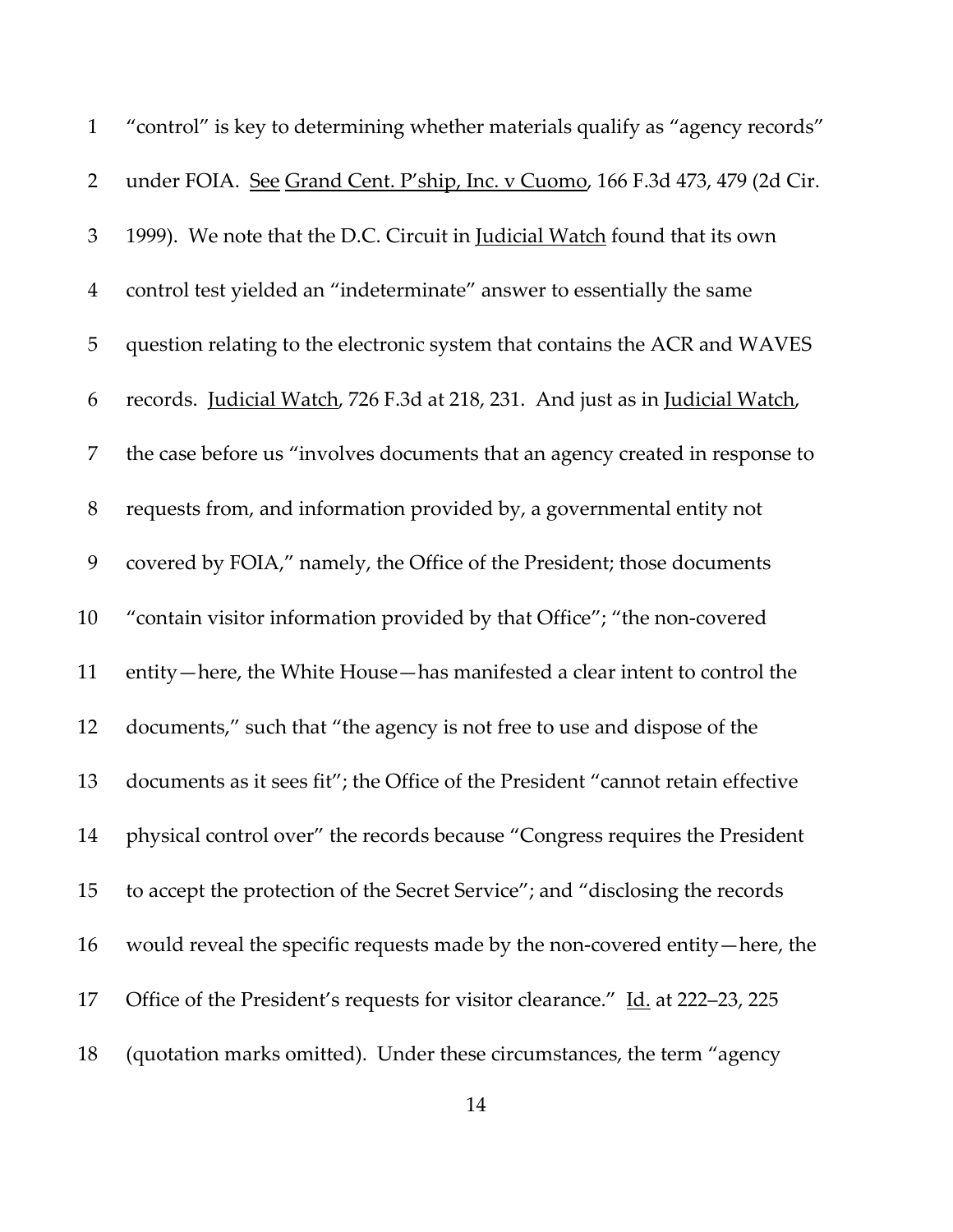| $\mathbf{1}$   | records" may reasonably (though not necessarily) be interpreted to exclude         |
|----------------|------------------------------------------------------------------------------------|
| $\overline{2}$ | the visitor logs at issue, in part because it is hard for us to "believe Congress" |
| $\mathfrak{Z}$ | intended that FOIA requesters be able to obtain from the gatekeepers of the        |
| $\overline{4}$ | White House what they are unable to obtain from its occupants." Id. at 233.        |
| 5              | We therefore follow the lead of <b>Judicial Watch</b> in declining to compel the   |
| 6              | disclosure of those logs under FOIA given the difficult but avoidable              |
| $\overline{7}$ | constitutional question that compelling disclosure would raise if we were to       |
| $8\,$          | interpret "agency records" in a different way.                                     |
| 9              | The plaintiffs urge us to ignore the constitutional avoidance canon for            |
| 10             | two reasons. As an initial matter, they argue that FOIA's various exemptions       |
| 11             | adequately protect the President's general interest in privacy and candid          |
| 12             | advice, even as FOIA requires disclosing the visitor logs here. In addition,       |
| 13             | they claim that resorting to the avoidance canon would exclude from FOIA           |
| 14             | many documents whose disclosure FOIA indisputably now permits. We are              |
| 15             | not persuaded by either argument.                                                  |
| 16             | First, resolving the issue of whether the visitor logs are exempt from             |
| 17             | FOIA would still require that we consider whether Congress may                     |
| 18             | constitutionally compel the disclosure of the visitor logs in the absence of an    |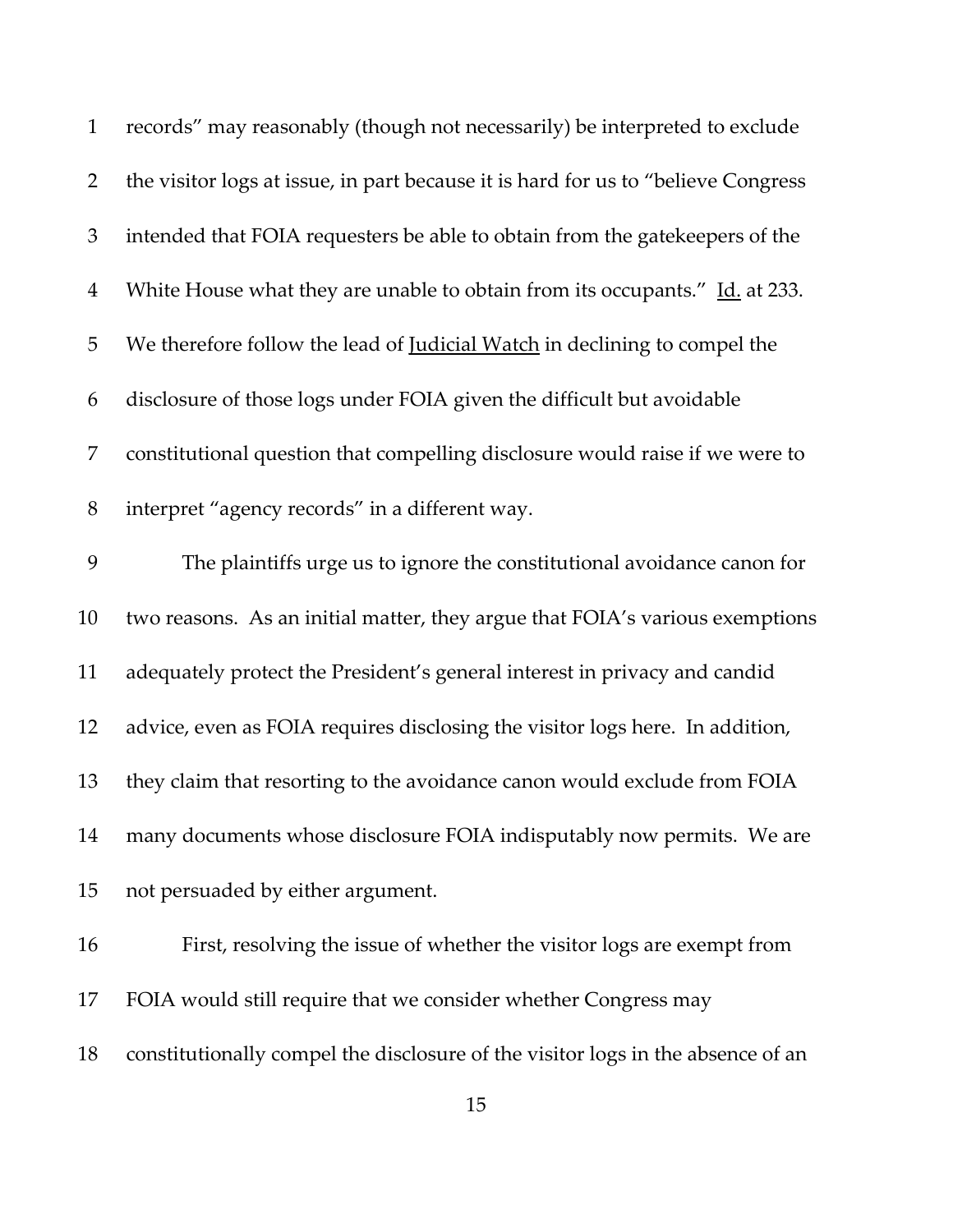| $\mathbf{1}$   | applicable exemption. That question is itself a difficult one. If Congress could               |
|----------------|------------------------------------------------------------------------------------------------|
| $\overline{2}$ | do that, then the Office of the President would be required to evaluate the                    |
| $\mathfrak{Z}$ | applicability of a FOIA exemption to every in-Complex meeting with a                           |
| $\overline{4}$ | visiting advisor on a document-by-document basis. But "the burden of                           |
| 5              | identifying those records on a document-by-document basis is substantial                       |
| 6              | enough to make that an ineffective way of mitigating the kind of separation-                   |
| 7              | of-powers concerns at issue here." Id. at 230. The question would, in other                    |
| $8\,$          | words, "be at least as difficult—and present separation-of-powers questions                    |
| 9              | as least as serious — as deciding the question now before us." $\underline{Id}$ . But there is |
| 10             | "nothing to be gained by trading one difficult question for another." Id.                      |
| 11             | Second, our decision in this case does not "create a sweeping tenth                            |
| 12             | exemption to FOIA" as the plaintiffs claim. Appellants' Reply Br. 4. To the                    |
| 13             | contrary, our application of the avoidance canon is limited to the very narrow                 |
| 14             | circumstances involving the availability under FOIA of the President's                         |
| 15             | schedules and visitor logs for Mar-a-Lago and the White House Complex                          |
| 16             | respectively. Because that is the sole FOIA issue before us, we need not and                   |
| 17             | do not address questions involving the availability under FOIA of pardon                       |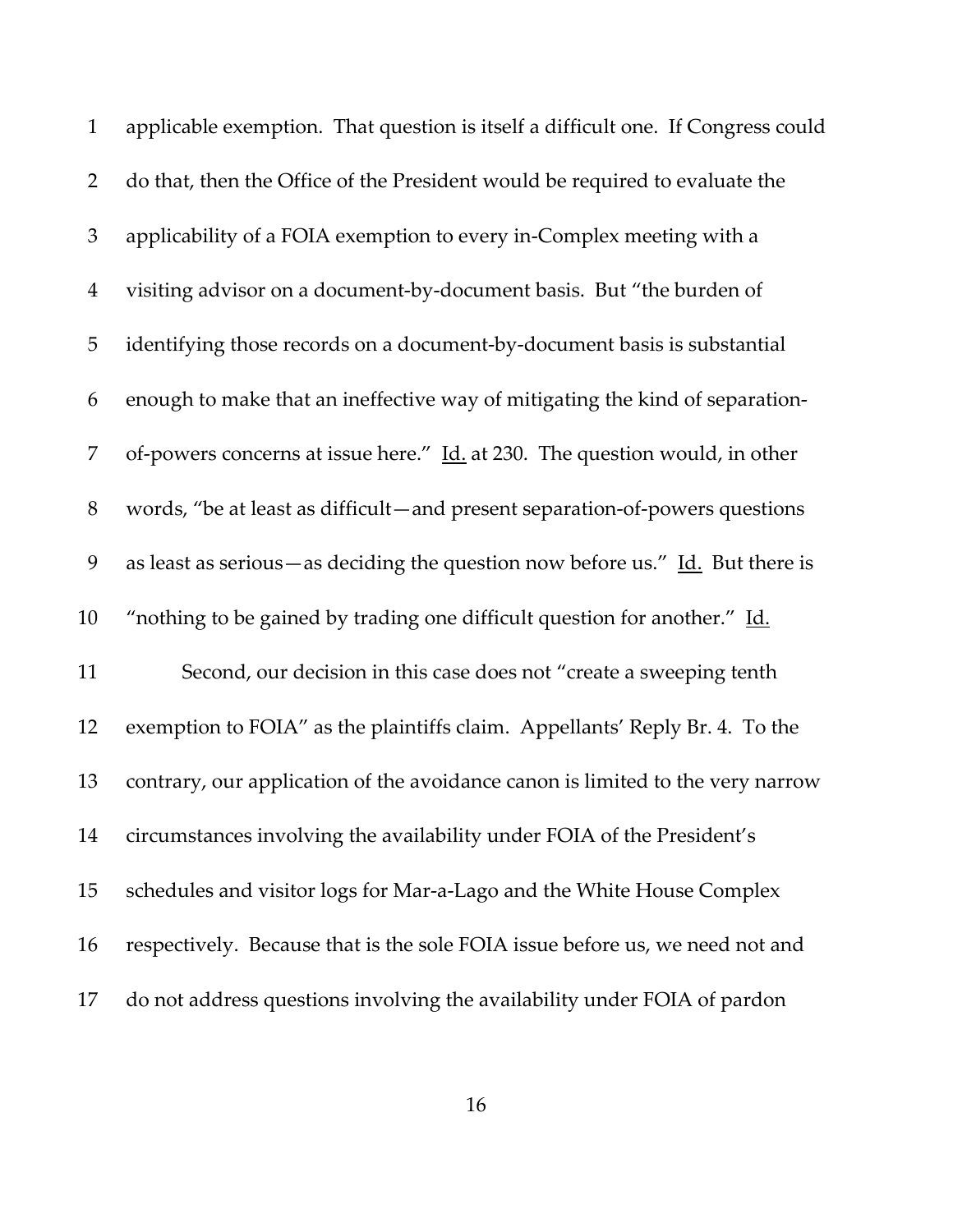| $\mathbf{1}$   | documents, Office of Legal Counsel opinions, and Office of Government           |
|----------------|---------------------------------------------------------------------------------|
| $\overline{2}$ | Ethics advice, all of which the plaintiffs fear our decision will cover.        |
| 3              | For these reasons, we affirm the District Court's grant of summary              |
| 4              | judgment in favor of DHS on the FOIA claims.                                    |
| 5              | 2. The Federal Records Act and the Presidential Records Act                     |
| 6              | The plaintiffs also argue that the District Court erred in dismissing their     |
| 7              | claims under the FRA and the PRA for want of subject-matter jurisdiction.       |
| $8\,$          | See Fed. R. Civ. P. $12(b)(1)$ . For purposes of this appeal, we assume without |
| 9              | deciding that we have statutory jurisdiction under the FRA. See Convers v.      |
| 10             | Rossides, 558 F.3d 137, 150 (2d Cir. 2009); Abimbola v. Ashcroft, 378 F.3d 173, |
| 11             | 180 (2d Cir. 2004). As for the PRA, the Government concedes that the statute    |
| 12             | permits very "limited [judicial] review to assure that guidelines defining      |
| 13             | presidential records do not improperly sweep in nonpresidential records."       |
| 14             | Armstrong II, 1 F.3d at 1278; see id. at 1294 ("[T] he courts may review        |
| 15             | guidelines outlining what is, and what is not, a presidential record"           |
| 16             | (quotation marks omitted)).                                                     |
| 17             | On the merits, we view the facts in the light most favorable to the             |
| 18             | plaintiffs and review questions of law de novo. See Bascuñán v. Elsaca, 874     |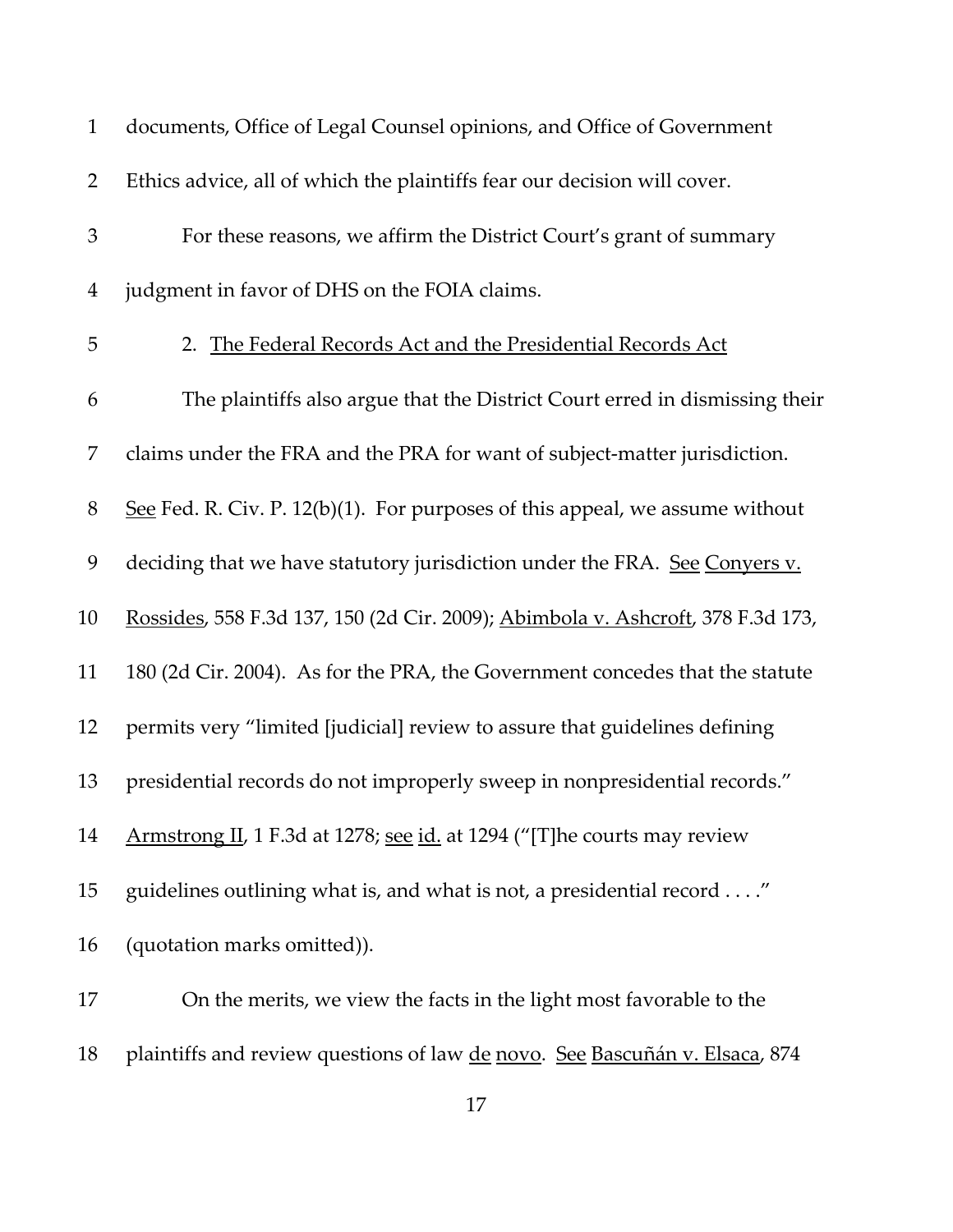| $\mathbf{1}$   | F.3d 806, 810 (2d Cir. 2017). With those principles in mind, we conclude that      |
|----------------|------------------------------------------------------------------------------------|
| $\overline{2}$ | the plaintiffs failed to state a claim under the FRA or the PRA. See Fed. R.       |
| 3              | Civ. P. $12(b)(6)$ .                                                               |
| $\overline{4}$ | a. Statutory Background                                                            |
| 5              | The FRA and PRA cover government records in different ways. The                    |
| 6              | FRA governs the creation, management, and disposal of federal records. The         |
| 7              | statute mandates that "[t]he head of each Federal agency shall make and            |
| $8\,$          | preserve records" documenting the business of the agency, 44 U.S.C. § 3101,        |
| 9              | and that the federal Archivist promulgate rules regarding record                   |
| 10             | management and preservation that agency heads are obligated to follow, see         |
| 11             | id. $\S$ § 2904(a), (c)(1), 3105. Federal agencies may not destroy records subject |
| 12             | to the FRA without first receiving the Archivist's approval. See id. §§ 3302,      |
| 13             | 3314. The PRA similarly covers the maintenance and disposal of records, but        |
| 14             | it does so for a limited class of records defined as:                              |
| 15             | documentary materials created or received by the                                   |
| 16             | President, the President's immediate staff, or a unit or                           |
| 17             | individual of the Executive Office of the President whose                          |
| 18             | function is to advise or assist the President, in the course of                    |
| 19             | conducting activities which relate to or have an effect upon                       |
| 20             | the carrying out of the constitutional, statutory, or other                        |
| 21             | official or ceremonial duties of the President.                                    |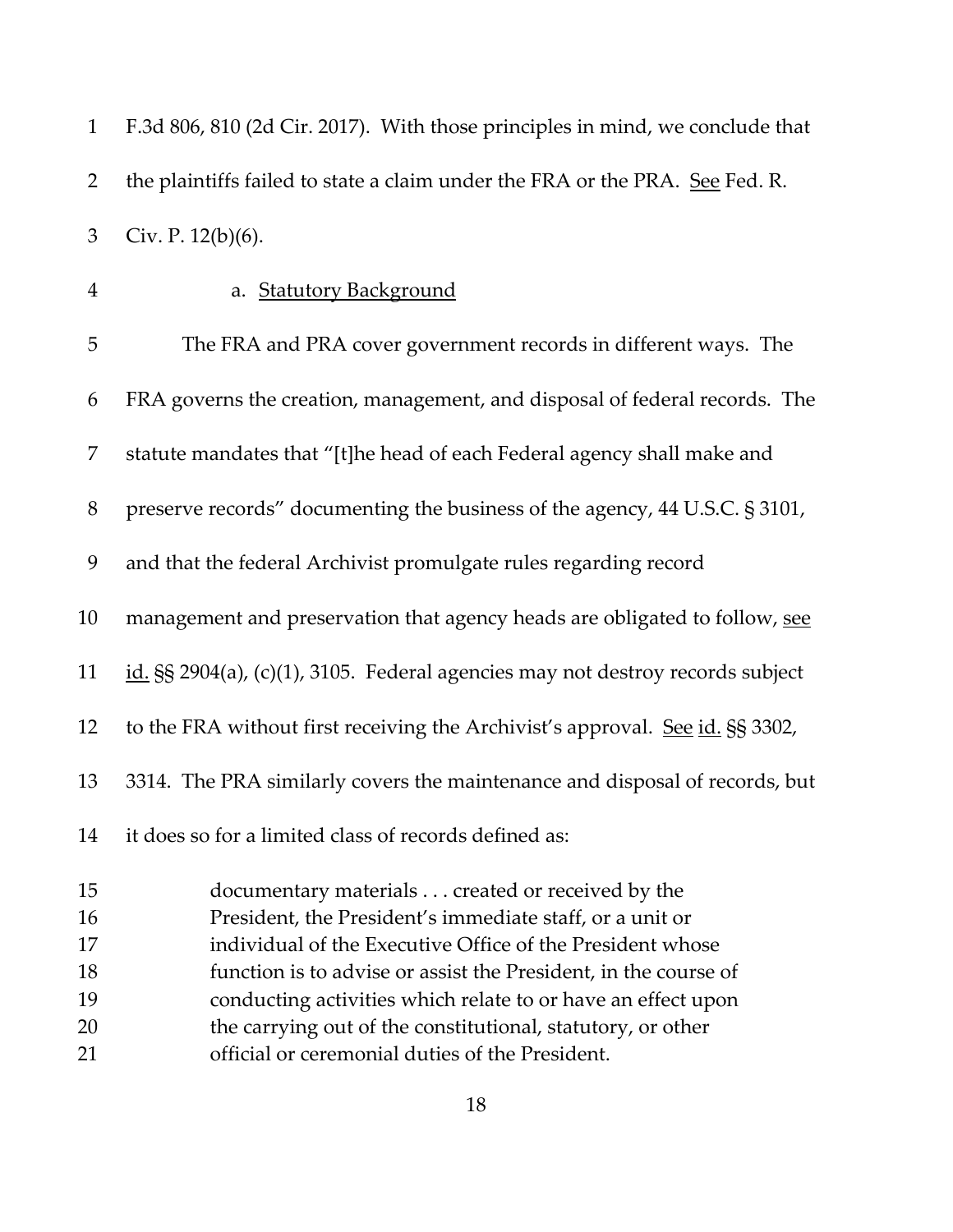| $\mathbf{1}$   | Id. § 2201(2). The PRA grants the President exclusive access to, and custody        |
|----------------|-------------------------------------------------------------------------------------|
| $\overline{2}$ | and control over, these "Presidential records," id. § 2203(f), and permits the      |
| 3              | President to dispose of or destroy them as he sees fit, subject only to obtaining   |
| $\overline{4}$ | the views of the federal Archivist, see $id. \S$ 2203(c)–(e). But the PRA prohibits |
| 5              | the President from designating as a presidential record any document that           |
| 6              | qualifies as an agency record under FOIA. See id. § 2201(2)(B)(i).                  |
| 7              | b. Failure to State a Claim                                                         |
| $8\,$          | The plaintiffs claim that the 2015 MOU violates the FRA and the PRA.                |
| 9              | The 2015 MOU, they explain, "declares that the records of visits to agency          |
| 10             | components of the EOP" be treated as presidential records instead of agency         |
| 11             | records subject to FOIA. Joint App'x 30–31.2                                        |
| 12             | As the parties appear to agree is appropriate, we turn to the D.C.                  |
| 13             | Circuit's well-developed precedent in the <b>Armstrong</b> decisions for guidance   |
| 14             | in evaluating the plaintiffs' challenges under the FRA and the PRA. See             |
| 15             | Armstrong I, 924 F.2d at 291–93; Armstrong II, 1 F.3d at 1292–94. As for the        |

<span id="page-18-0"></span><sup>&</sup>lt;sup>2</sup> We note that the parties dispute whether the plaintiffs have challenged the 2015 MOU alone or also an earlier 2006 MOU. The District Court thought it the former. We agree. On appeal, the plaintiffs have acknowledged that the policy they challenge "is reflected in the 2015 MOU." Appellants' Reply Br. 26. Moreover, their operative complaint did not quote or cite the 2006 MOU or include it as an exhibit.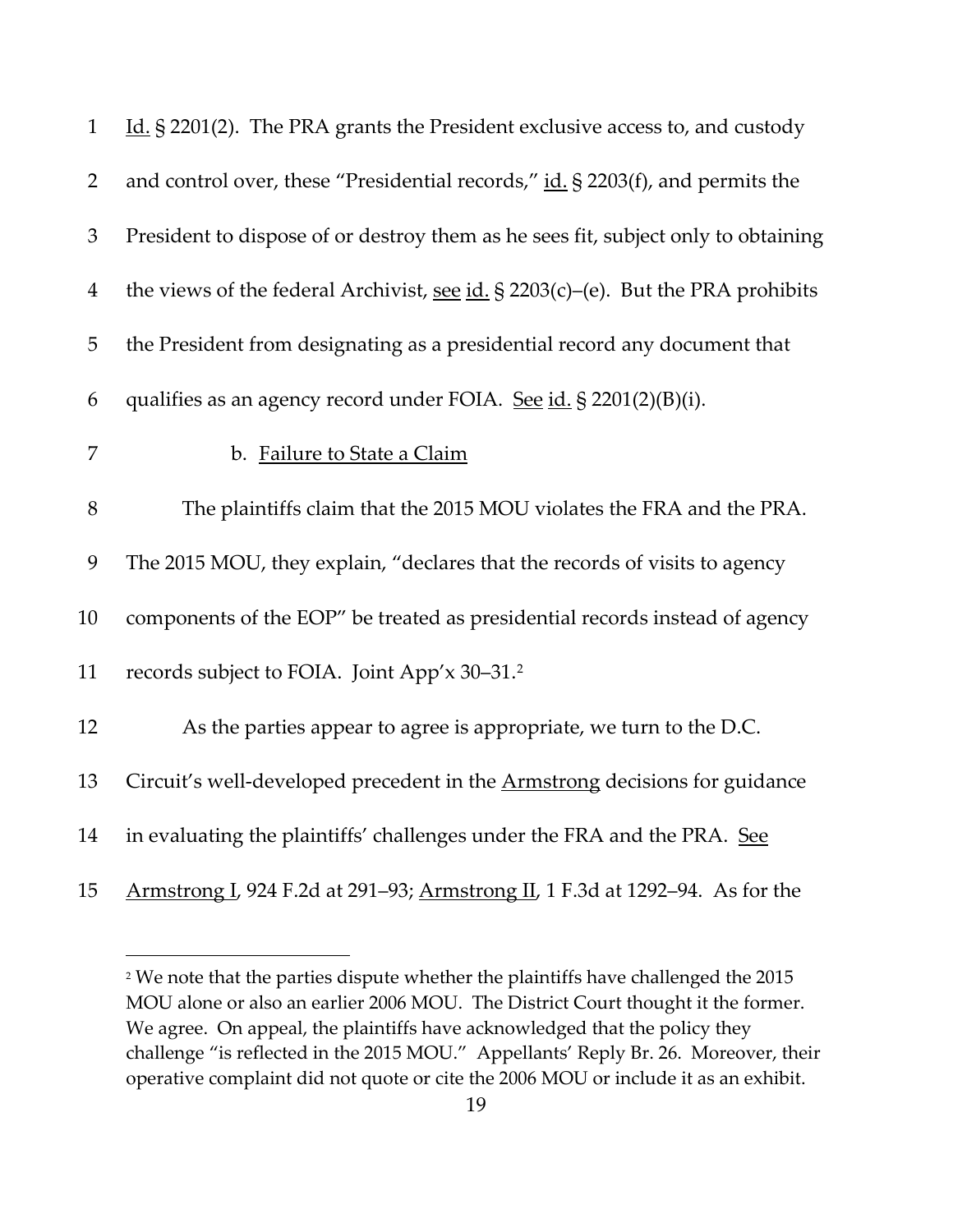| $\mathbf{1}$   | FRA, the purported recordkeeping guideline before us-the 2015 MOU-              |
|----------------|---------------------------------------------------------------------------------|
| $\overline{2}$ | neither describes how ACR and WAVES records will be preserved nor               |
| 3              | permits the destruction of those records. The 2015 MOU instead provides         |
| $\overline{4}$ | that records will be controlled by the EOP component from which the records     |
| 5              | originated. Thus, when a record originates with an agency component subject     |
| 6              | to FOIA, the 2015 MOU clearly acknowledges that the record should be            |
| 7              | archived just as FOIA requires, not that it be treated as a record beyond       |
| $8\,$          | FOIA's reach. We therefore reject the plaintiffs' claim that the 2015 MOU       |
| 9              | violates the FRA.                                                               |
| 10             | The plaintiffs' claim under the PRA fails for similar reasons. As noted,        |
| 11             | the PRA permits challenges to and judicial review of federal "guidelines"       |
| 12             | outlining what is, and what is not, a presidential record." Armstrong II, 1     |
| 13             | F.3d at 1294 (quotation marks omitted). But the 2015 MOU does not classify      |
| 14             | records in this way. True, it grants the President exclusive control over       |
| 15             | certain documents; but it does not describe or treat those documents as         |
| 16             | presidential records. Compare 44 U.S.C. § 2203(c)-(e) (PRA providing the        |
| 17             | President with unilateral authority to destroy presidential records) with Joint |
|                |                                                                                 |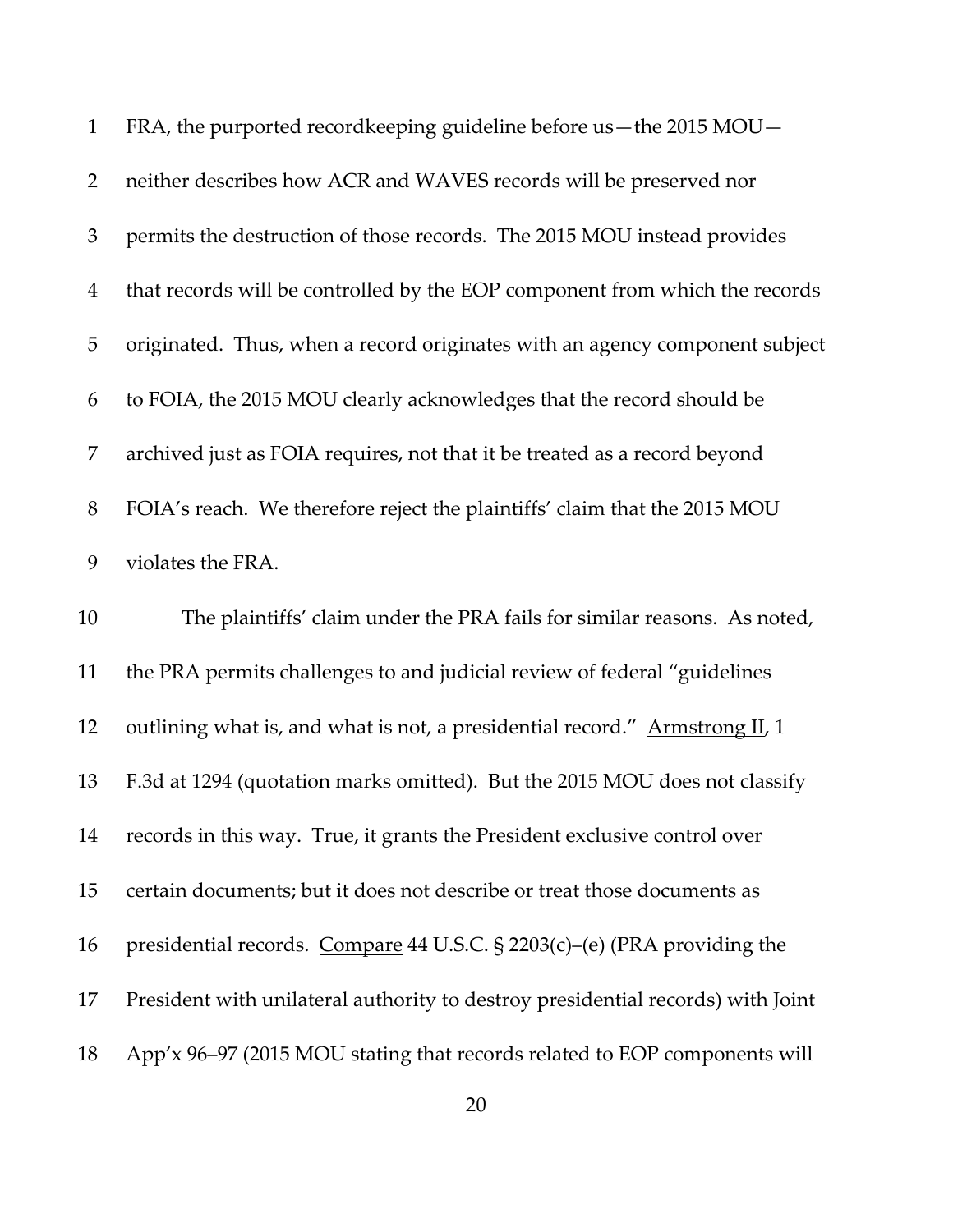| $\mathbf{1}$   | be archived). And, again, the MOU makes clear that control over records that     |
|----------------|----------------------------------------------------------------------------------|
| $\overline{2}$ | originate with an agency component rests with that agency component, not         |
| 3              | the President. For this reason, we also affirm the District Court's dismissal of |
| 4              | the plaintiffs' claim under the PRA.                                             |
| 5              | In summary, we conclude that the plaintiffs have failed sufficiently to          |
| 6              | allege that the 2015 MOU prescribes recordkeeping practices that violate the     |
| 7              | FRA or the PRA. See Fed. R. Civ. P. $12(b)(6)$ .                                 |
| $8\,$          | 3. Request to Amend                                                              |
| 9              | Finally, the plaintiffs ask for leave to amend their complaint for the           |
| 10             | second time, although they admit that they failed to make this request to the    |
| 11             | District Court. Of course, we are authorized to grant a request to amend that    |
| 12             | seeks to remedy defective allegations of jurisdiction. See 28 U.S.C. § 1653.     |
| 13             | Here, though, we have assumed that statutory jurisdiction exists under the       |
| 14             | FRA and the Government has conceded that limited judicial review exists          |
| 15             | under the PRA. Seeing no other basis to grant leave to amend directly on         |
| 16             | appeal, we deny the plaintiffs' request.                                         |